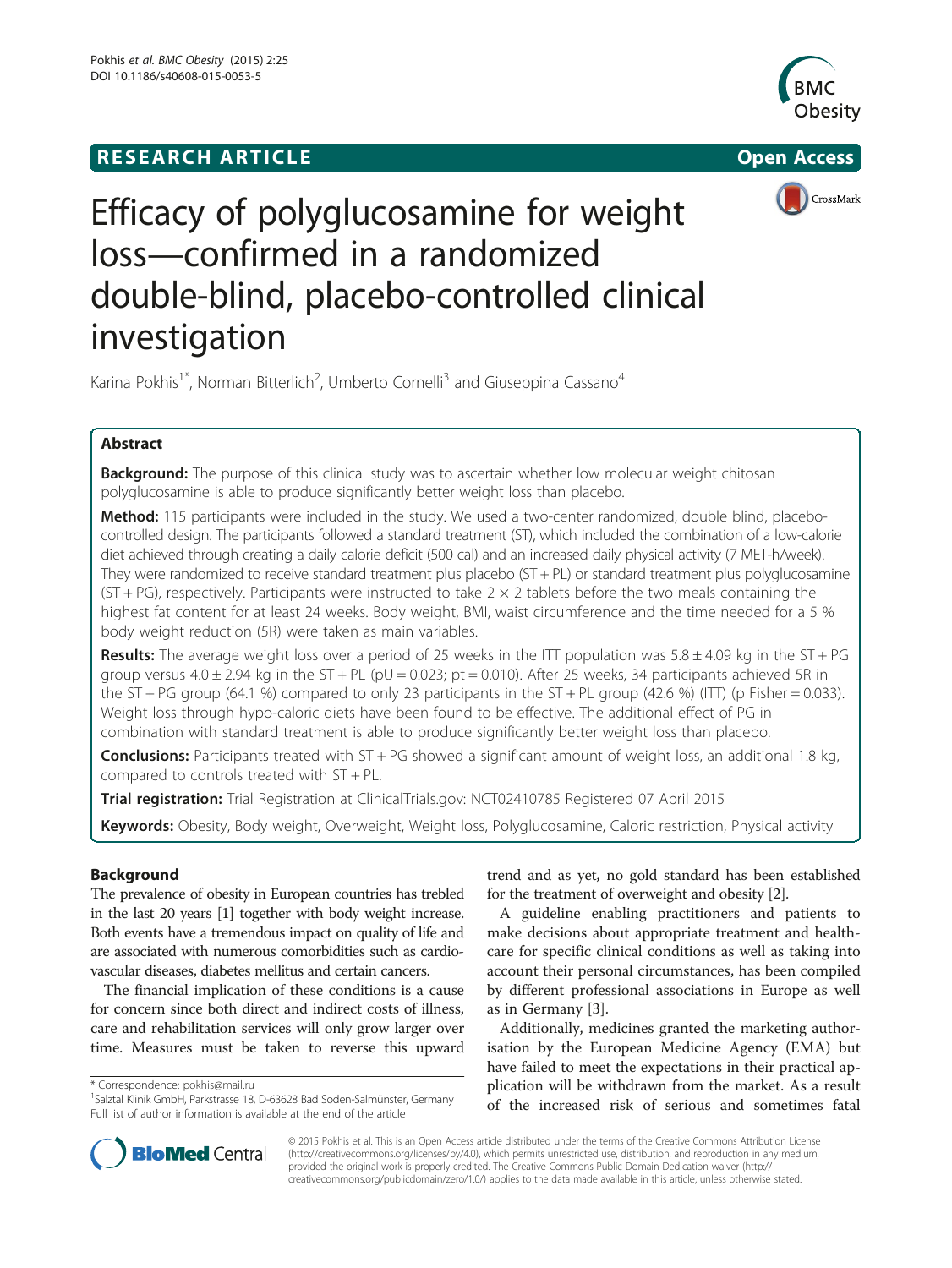events, they recommended the suspension of marketing authorisations for sibutramin and rimonabant across the European Union [[4,5\]](#page-7-0). Currently, orlistat is the only prescription medicine available on the European market.

Some food and food supplements promise rapid and effective weight loss in a relatively short period of time without having to implement dietary and lifestyle changes or additional physical activities.

However, weight management incorporating the use of a medical device generally recommends implementing healthy eating habits and making other lifestyle changes.

In order to promote compliance and enhance the effects of the standard treatment, some therapists recommend the use of the medical device polyglucosamine (PG). This product works chemo-physically by binding to fat in the intestinal lumen to form a complex partially used by colonic bacteria as fuel and the remaining mass is eliminated [\[6,7](#page-7-0)]. As a result, the absorption of fat is inhibited and thereby impairs the absorption of energy through dietary fat restriction.

This clinical study was conducted to assess the efficacy of PG against placebo. Patients also made changes in behavior patterns such as establishing healthy eating and exercise habits in addition to taking the investigational product.

The evidence-based guideline "Prevention and Treatment of Obesity" recommends making dietary changes in terms of consuming a mildly hypocaloric diet providing a daily energy deficit of around 500 kcal which contains approximately 30 % of fat [[3\]](#page-7-0).

However, the guideline in the current study was modified to include the additional intake of PG or placebo and an increased intake of dietary fat from 40–60 g per day to 60–80 g per day.

#### Methods

#### Study design

The study was conducted in two centers according to a randomized, double-blind, placebo-controlled design and in accordance with the requirements of the Directive 92/43/EEC and DIN EN ISO 14155-1 and in conformance with the provisions in the current version of the Declaration of Helsinki. The Federal Data Protection Act/Italian Personal Data Protection Code including other applicable laws, regulations, mandatory standards and commendations were also taken into consideration.

The patients were randomized to receive in addition to standard treatment (ST) either PG or placebo, 2 x 2 tablets before the daily meals containing the highest fat content.

The trial protocol was submitted to the relevant Ethics Committee of the State Chambers of Physicians in Frankfurt, Germany for evaluation, consideration and review and given a favorable opinion before the study began.

In Italy, the trial protocol was sent for approval to the Comune di Rende. The approval N14 was given according to art. 48 del D. Lgs n 267/2000 at 28<sup>th</sup> January 2010.

The patients in Germany were recruited into the clinical trial from the surrounding area of Salztalklinik, Bad Soden-Salmünster [Center 1] and the patients in Italy were recruited during the MAP Study (Monitoraggio Alimenti e Patologie) in the center of Rende, province of Cosenza [Center 2].

#### Participants

Altogether 115 participants were included in the study, 36 of whom were men and 79 were women between the ages of 21 to 75 years.

Inclusion criteria were as follows: BMI > 26 and < 45; waist circumference of more than 88 cm for women and greater than 102 cm for men.

Exclusion criteria were: pregnancy or breast-feeding; alcohol abuse, drug abuse or drug addiction; inability to fulfill the criteria of the trial protocol; cancer diseases, malignant tumors; pre-existence of chronic intestinal disease and known hypersensitivity reactions to crustaceans.

Another exclusion criterion was the use of disease modifying anti-diabetic drugs. Patients undergoing treatment for chronic cardiovascular diseases were accepted, provided no modification of the type of medication and dosage regimen were undertaken during the trial.

#### **Treatments**

Each patient took 2 tablets of placebo or 850 mg of PG twice daily before the two meals containing the highest fat content.

PG consists of the combination of a 125–145 kD chitosan (low molecular weight chitosan or LMWC) with ascorbic acid and tartaric acid. The combination of these substances forms a linear polymer [[4,5\]](#page-7-0) that is defined as PG. Due to the fat binding capacity of the product, patients were instructed to take lipophilic medications of at least four hours apart. As a preventive measure, at least one meal should be taken with high-quality oils (extra virgin) and fats to provide the body with fatsoluble vitamins as well as essential fatty acids.

When the study started, weekly counseling and physical activity sessions were provided to the patients to achieve an average 6–7 MET-h/week (daily cycling, aerobic dance, Nordic walking or swimming 2–3 times a week). They also received a CD with information about instructions regarding daily physical activity.

In order to achieve an energy deficit of 500 kcal/day, all patients were advised to reduce their dietary fat intake by making changes to their diet according to the requirements and recommended guidelines for foods to be reduced or avoided.

Treatment began immediately after the enrollment and each subject received 3 packs of 48 tablets (about 36 days of treatment). They were requested to return for more product supply at the end of each month.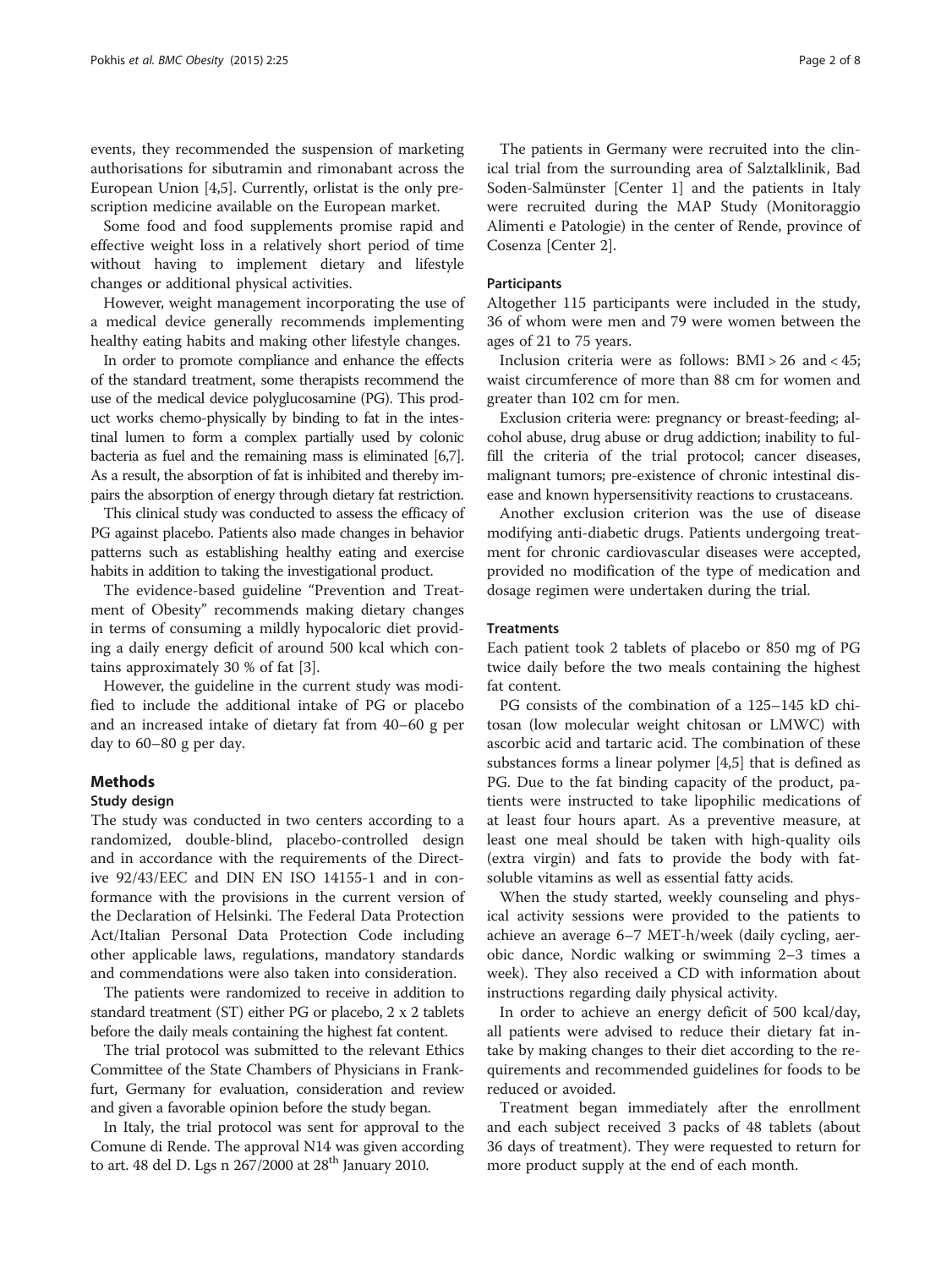<span id="page-2-0"></span>

The adverse events or reactions experienced were asked at every visit and documented.

After the enrollment (visit 0 as t0), 16 visits were completed during the study period of about 26 weeks (from t1 to t16). The treatment started at visit t2 (baseline).

# Sample size

The number of patients that was required to justify the difference in weight loss between groups ST + PG and ST + PL was determined based on the calculation according to Cohen's d with an effect size of 1.0. At a significance level of 5 % with a statistical power of 80 %, 18 patients were required in each group as determined by the Mann-Whitney-test according to the study protocol. Considering a dropout rate of up to 20 %, the enrollment target in each center was fixed to at least 23 cases / treatment group. All participants were informed that they would be free to discontinue the study at any time without giving any reason and without bearing any negative consequences.

#### Randomization

The random process using computer-generated block randomization with a block size of four (program BiAS Version 9.0) was not performed by a study staff but an employee of Medizin & Service GmbH. It was implemented by means of an allocation list. The study medications (verum and placebo) were packaged in blisters of identical appearance by the manufacturer.

Patients were screened at visit 0 (week 0) to see if they fulfilled the inclusion and exclusion criteria and the baseline variables were taken again at the start of the treatment. Compliance was measured by counting the residual tablets. Patients not reaching at least 90 % of the compliance rate were excluded from the evaluation.

The evaluation of compliance in relation to caloric restriction and physical exercise was not possible.

# Statistical methods

The data were analyzed using both non-parametric (primary) and parametric (only explorative) statistics. The averages and standard deviations were calculated for all variables at the different times of observation. Differences in the time needed to achieve 5 % reduction of body weight (5R) were measured according to Nonparametric Survival Analysis (Kaplan-Meier) followed by the log-rank test. At each visit, the differences in 5R were measured according to Fisher's exact test without correction for multiple testing.

Mann-Whitney- $U$  test and (only exploratory)  $t$  test for independent data were used to calculate the differences between the variables pertaining to the two groups. The differences between baseline value and the value at a

Table 1 Characteristics of the patients at baseline (PP): average  $(SD)$ 

| Variables  | Measure           | $ST + PL$ group | $ST + PG$ group | $P U$ test   |
|------------|-------------------|-----------------|-----------------|--------------|
|            |                   | $(N = 42)$      | $(N = 45)$      | $(t$ test)   |
| Age        | Years             | 50.0 (8.91)     | 48.6 (8.67)     | 0.348(0.469) |
| Height     | Cm                | 167.3 (6.70)    | 167.7 (7.63)    | 0.708(0.806) |
| Weight     | Кg                | 97.9 (11.61)    | 98.4 (14.83)    | 0.884(0.859) |
| Waist      | Cm                | 108.3 (9.86)    | 110.4 (10.13)   | 0.277(0.335) |
| <b>BMI</b> | kg/m <sup>2</sup> | 35.0 (3.26)     | 35.0 (3.72)     | 0.758(0.988) |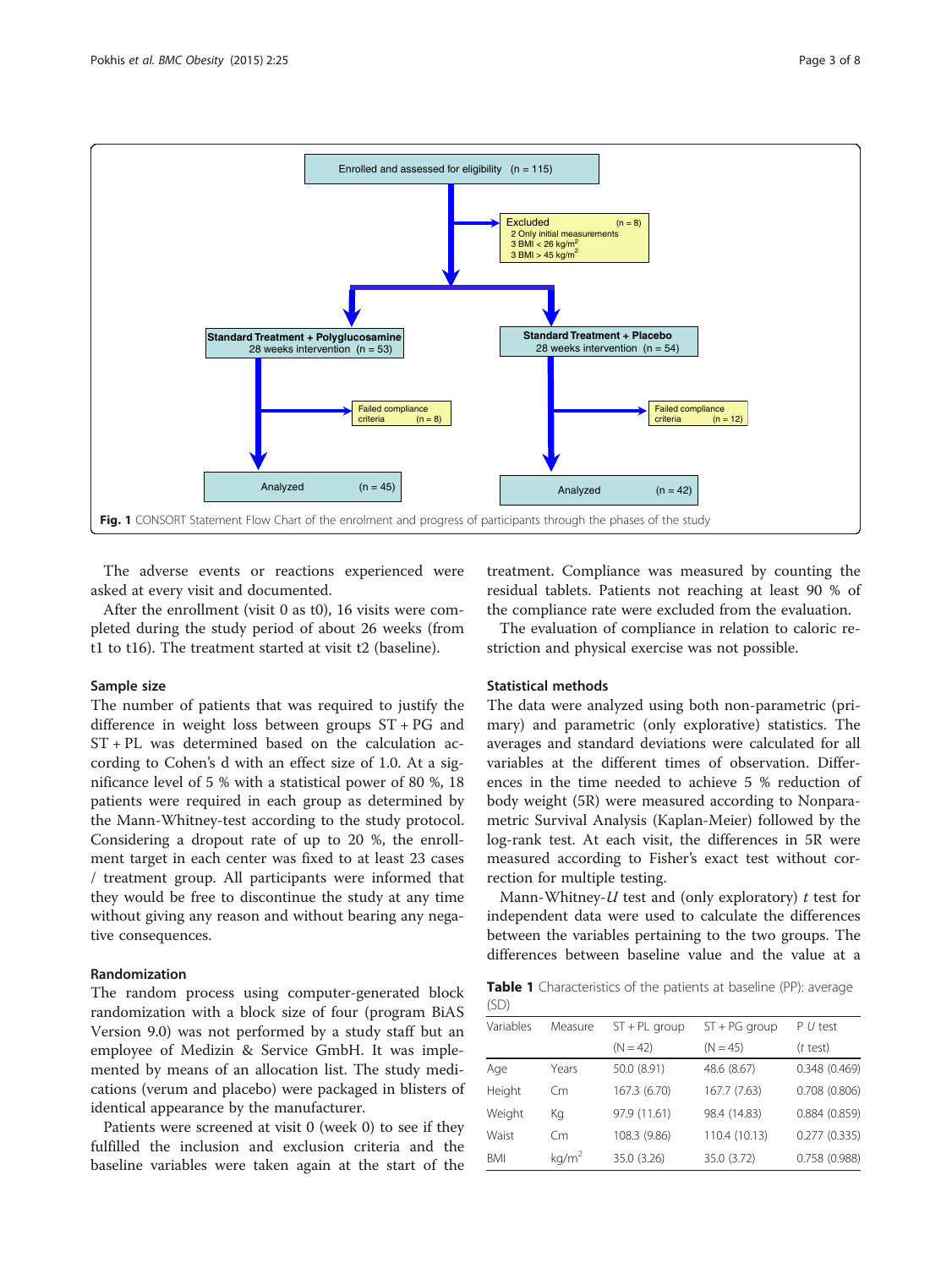<span id="page-3-0"></span>Table 2 Characteristics of the patients at baseline (ITT): average  $(SD)$ 

| Variables | Measure           | $ST + PL$ group | $ST + PG$ group | $P U$ test   |  |
|-----------|-------------------|-----------------|-----------------|--------------|--|
|           |                   | $(N = 54)$      | $(N = 53)$      | $(t$ test)   |  |
| Age       | Years             | 50.4 (9.38)     | 48.8 (9.80)     | 0.313(0.391) |  |
| Height    | Cm                | 167.6 (6.24)    | 168.5 (8.02)    | 0.468(0.519) |  |
| Weight    | Кg                | 99.5 (11.69)    | 99.8 (14.95)    | 0.923(0.908) |  |
| Waist     | Cm                | 109.3 (10.14)   | 110.9 (10.55)   | 0.384(0.431) |  |
| BMI       | kg/m <sup>2</sup> | 35.4 (3.62)     | 35.1 (3.73)     | 0.533(0.661) |  |

given follow-up visit were taken as variables to compare the two groups of treatment. Body weight reduction, BMI, waist circumference and the time needed to achieve 5R were taken as main variables. Due to the small sample size, the non-parametric tests were performed as exact tests.

#### Results

# Exclusion from the clinical trial

Out of the 115 patients who gave their written informed consent, a total of 28 patients were excluded from the PP population due to the following reasons:

- Six patients had BMI values not in accordance with the proposed criteria when the treatment started (three patients had BMI values of less than 26 kg/ $m^2$ and three patients presented BMI values exceeding 45 kg/m<sup>2</sup>);
- Two patients attended only the inclusion visits; no second measurement values were available;

These eight patients were excluded from the ITT population, six patients with BMI values that did not meet the inclusion criteria at visit t1 and a further two patients where no efficacy data were available (discontinuation of study after visit t1. Missing data as a result of premature termination were carried forward with the last available data in the ITT population.

107 patients could be evaluated, 53 patients in group ST + PL (27 patients in Center one and 26 patients in Center two, respectively) and 54 patients in group ST + PG (28 patients in Center one and 26 patients in Center two, respectively).

20 patients did not meet the compliance requirements after randomization  $(ST + PG; n = 8 = 40 %; ST + PL; n =$  $12 = 60$  %).

87 patients treated per protocol could be evaluated, 42 in group ST + PL (22 in Center one and 20 in Center two, respectively) and 45 subjects in group  $ST + PG$  (22) in Center 1 and 23 in Center two, respectively) Fig. [1.](#page-2-0)

During the first visits, a number of patients reported some discomfort such as stomach ache and meteorism. Since these symptoms were present in very few cases and in both groups, they were considered possible side effects of the early stages of making changes in diet. The complaints were mild and temporary. During the first visits following the treatment, four subjects treated with ST + PG complained of constipation, which disappeared in the following study visits after increasing water intake. Three out of the four subjects (Center 2) had a history of cholecystectomy. There were no occurrences of severe adverse events (SAE).

# Patients' characteristics

The patients' characteristics are shown in Table [1.](#page-2-0)

There were no statistically significant differences between the groups for all the variables measured at baseline.

All the anthropometric variables decreased significantly from t2 to t16  $(p < 0.001)$ , PP and ITT in both groups. Treatment with PG significantly increased  $(p < 0.05)$  reductions in both body weight and BMI (see Table 2). Treatment in the  $ST + PG$  group was more effective in reducing abdominal circumference. However, when compared to group ST + PL, the changes were not statistically significant.

After about 9–10 weeks (corresponding to t11-t12) in the ST + PL group, all the variables on the curve caused the slope to become almost flat since no further improvement was detectable, whereas in the ST + PG

| Table 3 Values of the anthropometric measures before and at the end of the treatment (PP): average value (SD) |  |  |
|---------------------------------------------------------------------------------------------------------------|--|--|
|---------------------------------------------------------------------------------------------------------------|--|--|

| Times                                 | Body weight  |              | BMI         |             | Waist circumf. |               |
|---------------------------------------|--------------|--------------|-------------|-------------|----------------|---------------|
|                                       | $ST + PL$    | $ST + PG$    | $ST + PL$   | $ST + PG$   | $ST + PL$      | $ST + PG$     |
| t2                                    | 97.9 (11.61) | 98.4 (14.83) | 35.0 (3.26) | 35.0 (3.72) | 108.3 (9.86)   | 110.4 (10.13) |
| t3                                    | 97.2 (11.33) | 97.6 (14.55) | 34.7 (3.16) | 34.6 (3.75) | 107.5 (9.36)   | 108.7 (9.73)  |
| Changes shown as continuous variables |              |              |             |             |                |               |
| t15                                   | 93.7 (12.28) | 92.2 (13.68) | 33.4 (3.50) | 32.7 (3.46) | 100.9 (9.63)   | 101.6 (9.55)  |
| t16                                   | 93.6 (12.28) | 91.9 (13.70) | 33.4 (3.54) | 32.6 (3.48) | 100.9 (9.69)   | 101.3 (9.65)  |
| Weeks                                 | 26.1(2.0)    | 25.6(2.0)    |             |             |                |               |
| Difference t16 from t2                | 4.3(3.12)    | 6.5(3.89)    | 1.6(1.18)   | 2.4(1.40)   | 7.4 (7.66)     | 9.1(6.83)     |
| $p U$ test                            | 0.008        |              | 0.003       |             | 0.276          |               |
| $p$ t test                            | 0.005        |              | 0.004       |             | 0.293          |               |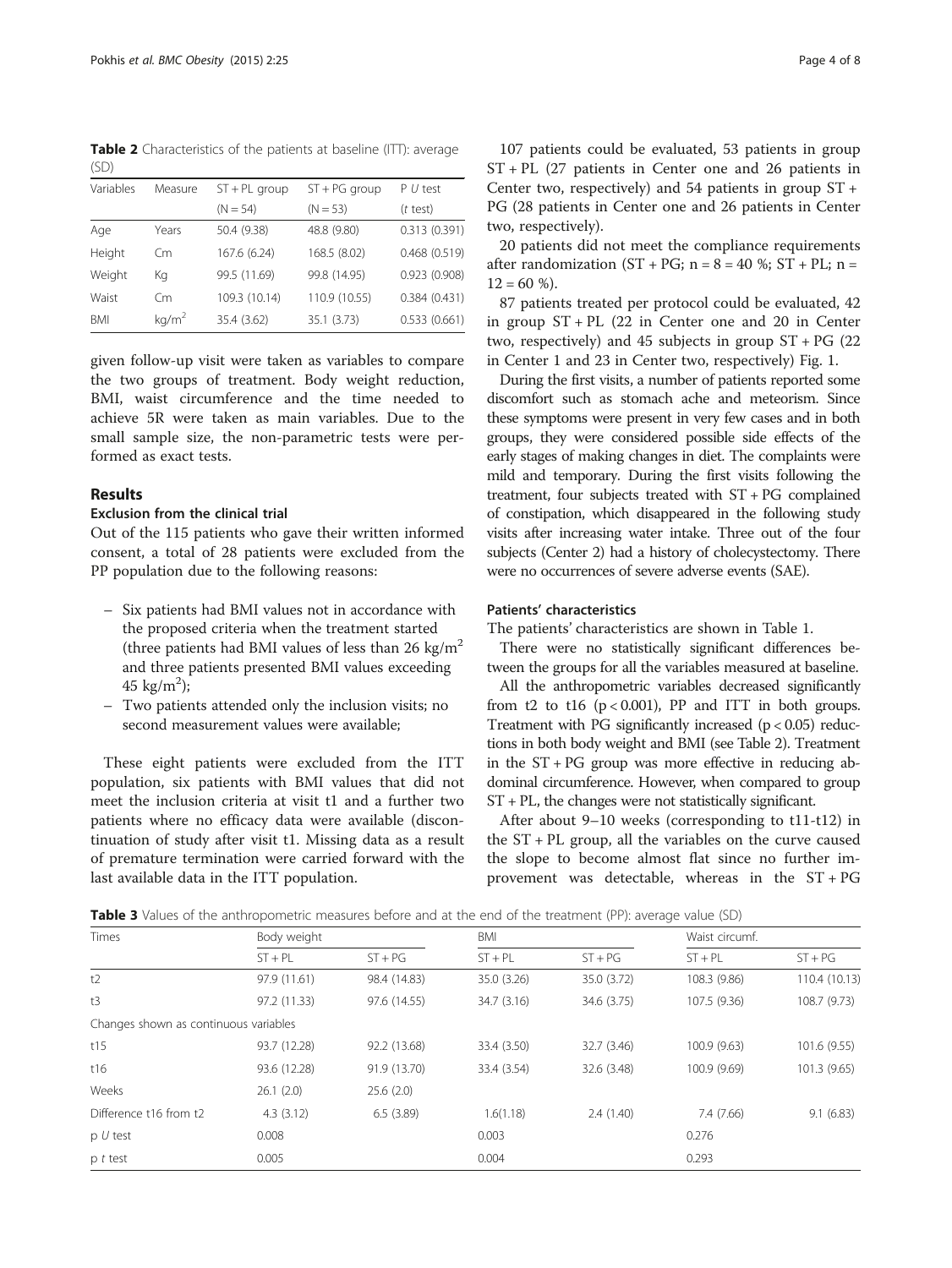Table 4 Values of the anthropometric measures before and at the end of the treatment (ITT): average value (SD)

| Times                                 | Body weight  |              | BMI         |             | Waist circumf. |               |  |
|---------------------------------------|--------------|--------------|-------------|-------------|----------------|---------------|--|
|                                       | $ST + PL$    | $ST + PG$    | $ST + PL$   | $ST + PG$   | $ST + PL$      | $ST + PG$     |  |
| t2                                    | 99.5 (11.69) | 99.8 (14.95) | 35.4 (3.62) | 35.1(3.73)  | 109.3 (10.14)  | 110.9 (10.55) |  |
| t3                                    | 98.6 (11.44) | 99.0 (14.69) | 35.1 (3.56) | 34.7 (3.75) | 108.6 (9.72)   | 109.1 (10.20) |  |
| Changes shown as continuous variables |              |              |             |             |                |               |  |
| t15                                   | 95.6 (12.42) | 94.2 (14.55) | 34.0 (3.91) | 33.0 (3.60) | 102.7 (10.34)  | 102.9 (10.39) |  |
| t16                                   | 95.5 (12.43) | 94.0 (14.60) | 34.0 (3.94) | 33.0 (3.62) | 102.6 (10.40)  | 102.6 (10.52) |  |
| Weeks                                 | 22.9(7.26)   | 23.9(5.49)   |             |             |                |               |  |
| Differencet16 from t2                 | 4.02(2.94)   | 5.83 (4.09)  | 1.44(1.10)  | 2.14(1.48)  | 6.70(7.01)     | 8.34 (6.73)   |  |
| $p U$ test                            | 0.023        |              | 0.009       |             | 0.266          |               |  |
| p t test                              | 0.010        |              | 0.007       |             | 0.219          |               |  |

group some sensitive reduction in anthropometric variables was shown.

The cut-off 5R achieved during t16 (about 25 weeks) is provided in Table [3.](#page-3-0)

The 5R target was reached by 20 subjects receiving the ST + PL treatment (47.6 %) and by 32 subjects treated with  $ST + PG$  (71.1 %) Tables 4, 5, and 6.

The likelihood ratio analysis indicated that a statistically significant difference  $(p < 0.002)$  was evident starting from t 8, corresponding to 44–46 days of treatment. The difference between the two groups was maintained until the end of treatment Fig. [2.](#page-5-0)

There was a statistically significant difference between the study groups (log-rank  $p = 0.001$ ) if reaching a body weight of 95 % of the initial body weight, measured at the time of the visit, was considered as the time point of achieving target weight. The median time to achieve 5R in the  $ST + PG$  group was 56 days, whereas it was 119 days in the ST + PL group. As illustrated by the Kaplan-Meier curve, patients who did not lose 5 % of their initial body weight during the study period will be recorded as censored data Fig. [3.](#page-6-0)

# **Discussion**

The results presented in this trial show the superiority of the concurrent treatment with PG compared to placebo. During the study period, patients received similar intervention using the standard treatment recommended by the associations [[3\]](#page-7-0). The main components of this lifestyle intervention included making dietary changes according to the evidence-based guidelines (level 1 nutritional interventions) in combination with increased physical activity. The PG group had a statistically significant greater weight loss than group ST + PL.

Weight loss and mild short-term adverse effects not requiring medical attention in both groups, confirmed the success of this treatment. This outcome allows a population projection.

The possible amount of weight loss that may be achieved over a period of six months through an evidence level 1 nutritional intervention was between 3.2 and 4.3 kg. This conclusion made by the experts of the associations [[3\]](#page-7-0) is similar to the data obtained from other studies [[8,9\]](#page-7-0). Thus, an external validity of the data and findings of this study is ensured, since the result achieved showed that in the ITT population the placebo group experienced a weight loss of 4.0 kg (CI: 3.2–4.9). The average body weight loss of an additional 1.8 kg obtained in the ST + PG group (weight loss of 5.8 kg, CI: 4.7–7.0) is therefore attributable to the mechanism of action of PG.

Compare BMI ST + PG 2.14 kg/m<sup>2</sup> (CI: 1.72–2.54) versus  $ST$  + PL 1.43 kg/m<sup>2</sup> (CI: 1.13 – 1.74).

Compared to the 24-week clinical trials [\[10,11](#page-7-0)], weight loss achieved in this study is particularly pronounced.

|  |  |  | Table 6 Study duration and the number of 5R at the visits (ITT) |  |  |  |  |  |  |  |  |
|--|--|--|-----------------------------------------------------------------|--|--|--|--|--|--|--|--|
|--|--|--|-----------------------------------------------------------------|--|--|--|--|--|--|--|--|

Table 5 Study duration and the number of 5R at the visits (PP)

| Control Days |       |        | 5 %-Responder<br>cumulative           |                  | <b>Difference</b><br>$ST + PG - ST + PL$ Fisher | P     |
|--------------|-------|--------|---------------------------------------|------------------|-------------------------------------------------|-------|
|              |       |        | $ST + PL ST + PG ST + PL ST + PG$     |                  | Cumulative                                      | Test  |
| t3           | 71    | 77     | $^{(1)}$                              | $\left( \right)$ | $\left( \right)$                                |       |
| t4           | 14.4  | 16.6   | $\left( \right)$                      |                  |                                                 | 1.000 |
|              |       |        | Changes shown as continuous variables |                  |                                                 |       |
| t15          | 149.5 | 152.0  | 17                                    | 31               | 14                                              | 0.010 |
| t16          | 174.1 | 176.3. | 20                                    | 32               | 12                                              | 0.030 |

|     | Control Days Mean (SD)                |                           | 5 %             | cumulative | Difference<br>Responder $ST + PG - ST + PL$<br>Cumulative | Р<br>Fisher<br>Test |
|-----|---------------------------------------|---------------------------|-----------------|------------|-----------------------------------------------------------|---------------------|
|     | $ST + PI$                             | $ST + PG$                 | ST.<br>$+PL$ PG | $ST +$     |                                                           |                     |
| t3  | 12.0(4.4)                             | 11.2(4.4)                 | $\overline{0}$  | $\Omega$   | Ω                                                         |                     |
| t4  | 20.1(5.0)                             | 18.9(5.0)                 | $\Omega$        | 1          |                                                           | 0.495               |
|     | Changes shown as continuous variables |                           |                 |            |                                                           |                     |
| t15 |                                       | 144.4 (35.7) 139.6 (39.9) | 19              | 32         | 13                                                        | 0.012               |
| t16 |                                       | 166.6 (44.4) 161.4 (48.0) | 23              | 34         | 11                                                        | 0.033               |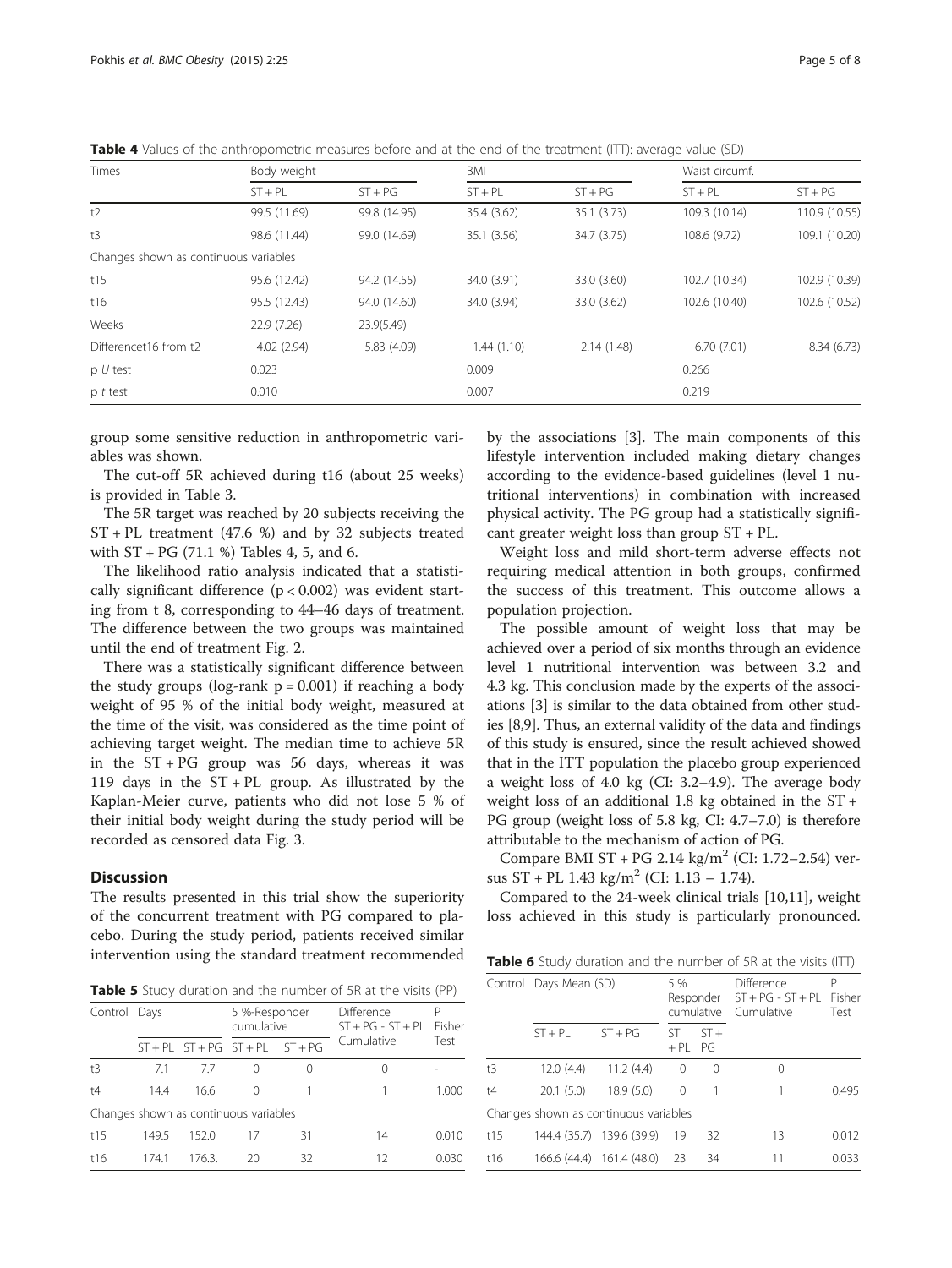<span id="page-5-0"></span>

The existing differences are explicable both in terms of types of chitosan and methodology.

There is no doubt that chitosans behave differently from the experimental and clinical point of view, depending on both the molecular weight and the combination with organic acids in their formulations.

PG is a low molecular weight chitosan (LMWC) in a fixed combination with organic acids added to avoid the polymer chain entanglement, which tends to hide the positive charges of the glucosamine moieties. The main characteristic of PG is the linearity of the polymer composition that allows a more efficient fat binding capacity [[6,7](#page-7-0)]. This fat binding capacity allows lipids to reach the lower intestine where they can be used by bacteria as fuel. For this reason, the amount of fat detectable in feces will not be in the form of a steatorrhea. This observation has led some authors to

claim that chitosan does not have the ability to significantly bind fat [[12](#page-7-0)].

The experimental evidence that chitosans are a large family of compounds that can differ in their chemical and physical properties is an old finding [[13\]](#page-7-0), and that the fat binding capacity can be enhanced by the combination of chitosan with ascorbic acid is even an older one [[14\]](#page-7-0). However, most of the time, both concepts have been completely ignored despite the possibility that they could be variables that may improve the clinical activity of a given compound or formula.

In clinical trials conducted in the past [[15\]](#page-7-0) and in recent experimental studies, the main characteristics of chitosan have not been reported [\[16\]](#page-7-0).

In the meta-analysis conducted by Jull et al. [\[9](#page-7-0)] in 2009, most of the trials did not even mention the chemico-physical specifications of chitosan.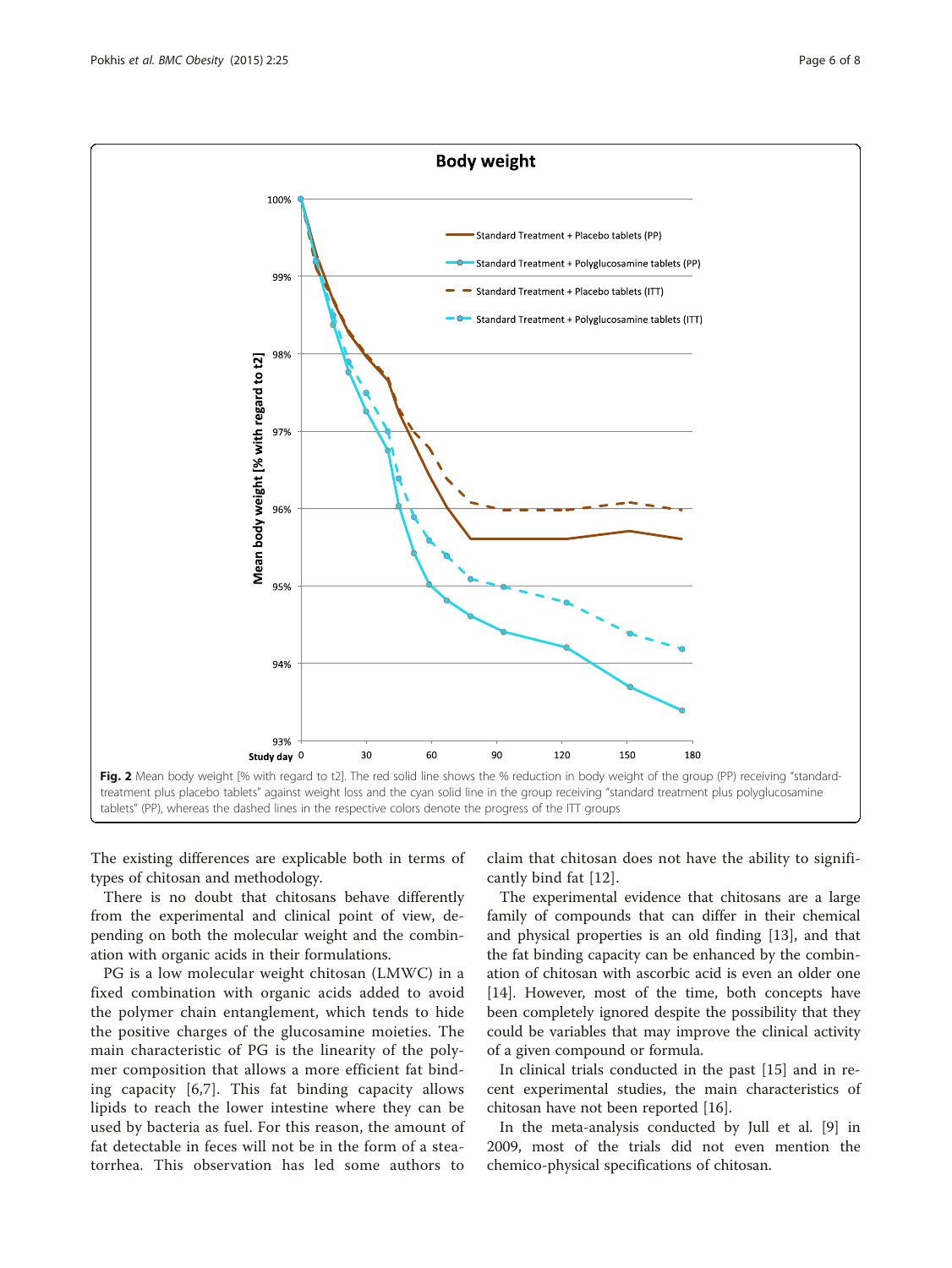<span id="page-6-0"></span>

The results of the present study are similar to those of the authors treating overweight subjects with PG, in combination with light physical activity [[17\]](#page-7-0). The outcome demonstrated a reduction in body weight, waist circumference and also in the risk of developing metabolic syndrome.

In the first 50 days of  $ST$  + PG treatment, 42.2 % of the subjects showed a 5 % body weight loss compared with 9.2 % in the ST + PL group.

Achieving the goal of the clinical trial within a short period of time is a good incentive for maintenance of body weight since it motivates the patients to continue with the treatment schedule and increases the patients' confidence in their ability to manage their body weight. This aspect is important because it encourages the patients to persevere with treatment and achieve better results.

In the current clinical trial the daily fat restriction was limited to 80 g instead of the usual 60 g. Long-term fat